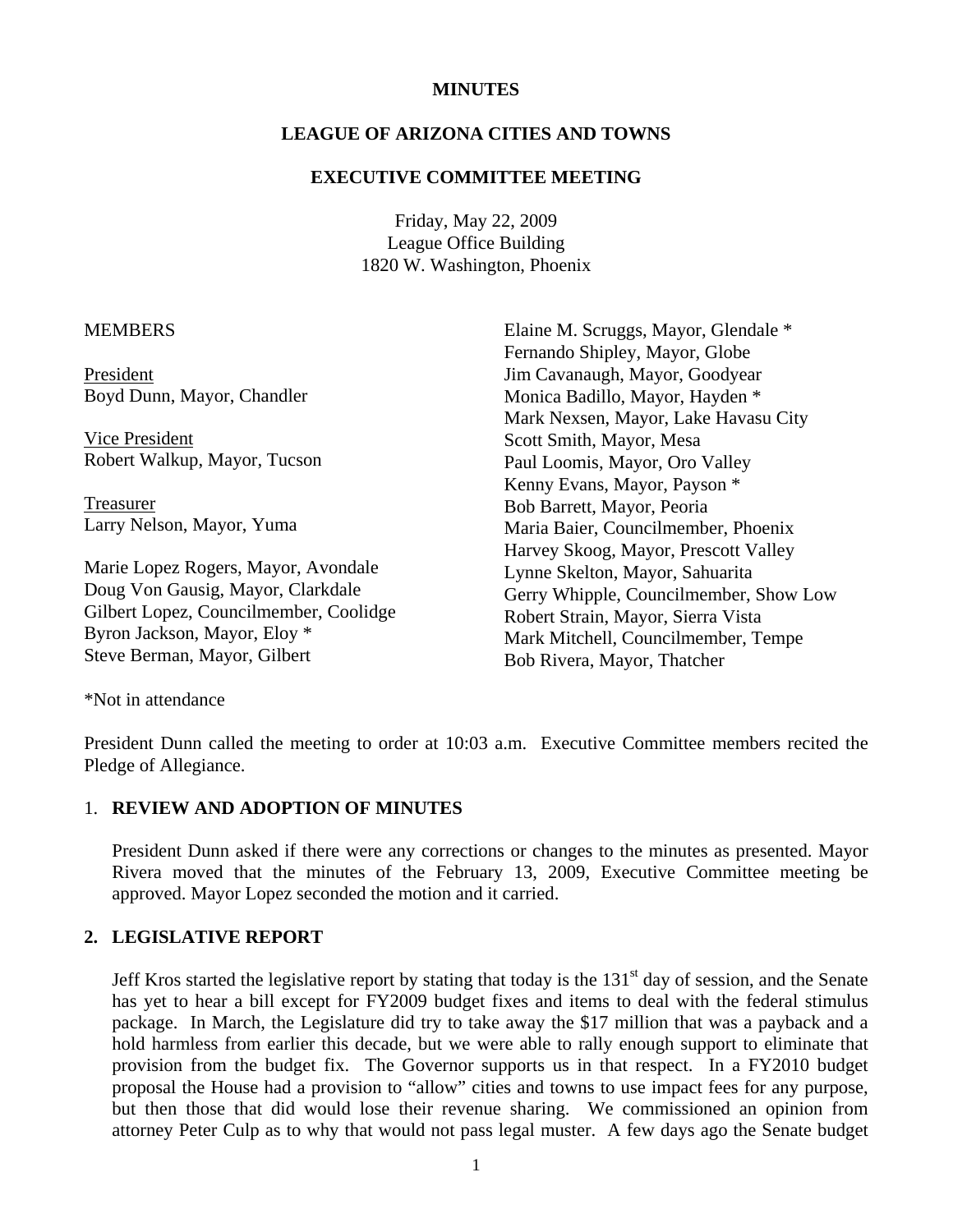proposal had a large VLT transfer, where our VLT would go to pay for public schools. We could then use impact fees funds to backfill those losses. House Democrats are coming up with their own budget plan, a portion of which would broaden the sales tax base, and the Model City Tax Code would be similarly adjusted so we would have even more revenue, according to the Democrats. This would then allow the Legislature to "borrow" revenue sharing from us, stating they would eventually pay us back. We have asked for written proposal only so we can respond in writing and avoid hearsay.

Mayor Nelson stated that the Executive Committee and members need to have a uniform stance, and that members can not be split apart. Therefore, he recommended that all communication on the budget go through the League.

Cheyenne Walsh then reported on the latest on impact fees. Senate Bill 1035 had an amendment placed on it that would put a three year moratorium on collection of impact fees, on the imposition of new building codes and on increases in construction sales tax. This is an attempt by the Homebuilders Association of Central Arizona (HBACA) to get everything they have wanted over the last several years. Senators Aguirre and Rios were very vocal in their opposition to this measure in Senate Appropriations. The bill did pass out of committee by party lines. Such a practice would shift cost to current residents. Cheyenne emphasized that we need to talk with our citizens and our developers about the problems associated with this legislation. House Bill 2259, the impact fee bill, still awaits floor action in the House. This measure has been a work in progress with the League present.

Mayor Dunn stated that this moratorium is being presented as an economic development tool when it really is not. Councilmember Baier noted that there is a split between homebuilders and commercial developers. Mayor Dunn re-emphasized the point clarifying that this is HBACA's doing and that they have the ear of several legislators.

Mayor Nexsen noted that in his area, the city with the highest impact fees also had the most economic development, which put a crimp in HBACA's argument. Mayor Dunn said that citizens like impact fees, as it is growth paying for itself. Mayor Berman noted that it takes about seven years for a resident's taxes to actually pay for their "impact" to the community, so impact fees are imperative for infrastructure needs. Mayor Dunn cited the need for a legal opinion on these issues. Ken Strobeck said if the VLT shift and some of these other items do get traction we could certainly pursue that.

Mayor Lopez Rogers said the committee members should use their various channels to communicate these points to their citizens and local media. Mayor Loomis requested the committee to be vigilant on both the moratorium and House Bill 2259.

Mayor Smith said as a developer, there are only certain costs associated with home building and that HBACA is trying to lessen the costs of impact fees to subsidize the overpriced cost of land over the last few years. Mayor Dunn noted we were again told we would be at the table for these discussions and were not.

Mayor Von Gausig pondered if there are legislators who are reachable and Cheyenne said there were and that the League has been in constant communication with them. Ken also pointed out the League's Myth vs. Fact reports and opinion pieces for the printed media that have been published. Mayor Smith criticized the Legislature for encroaching into local control.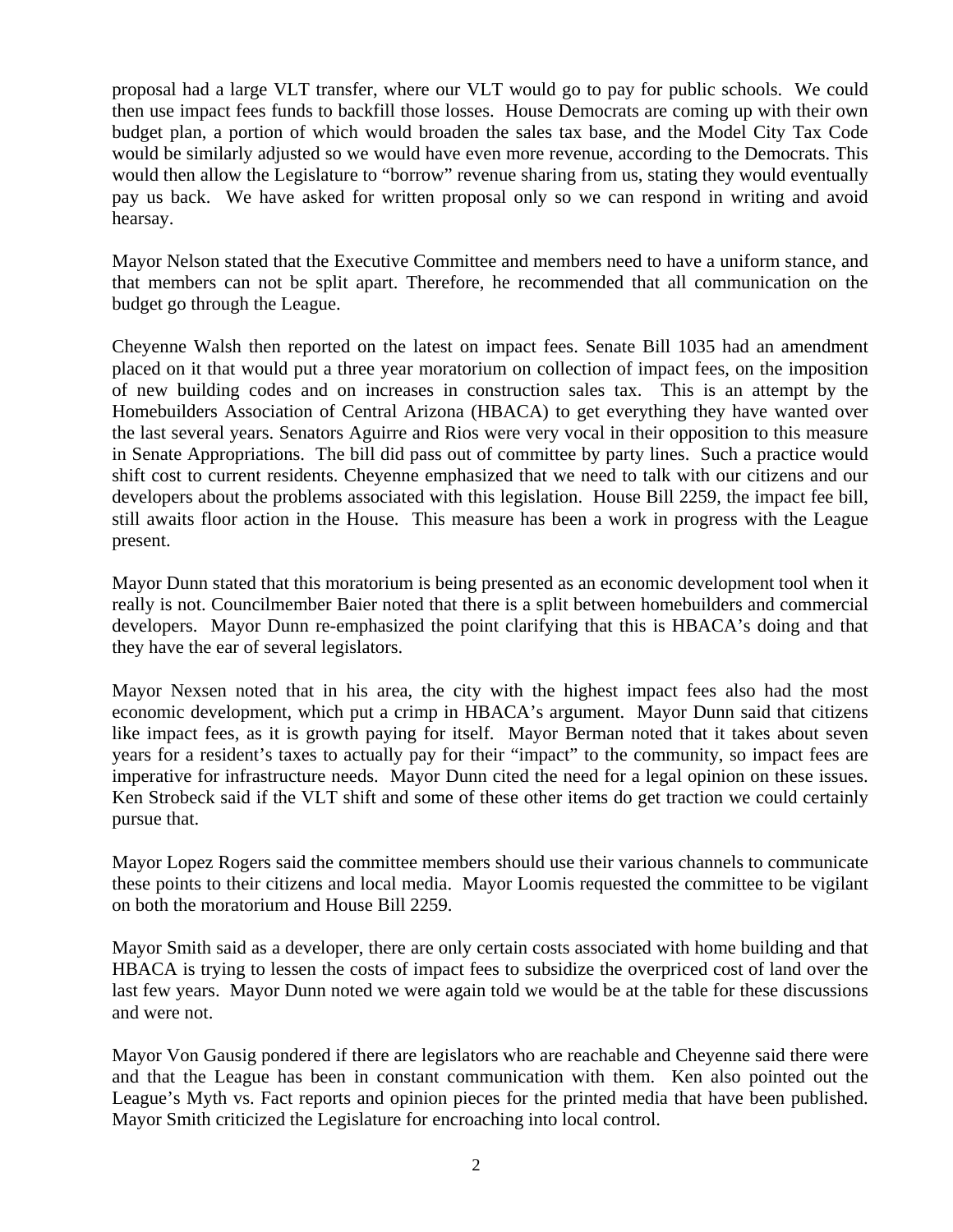Dale then talked about the transparency bill, HB 2615, which would require cities and towns to have a searchable database of all transactions available on a website. Exempt would be cities and towns under 5,000, and all counties and special taxing districts. We are accumulating strong support for our position that this is an unfunded mandate and an incursion into local control and we think we can beat this in the House. Dale also reminded members that the Resolutions packet went out this week, and that he would be taking over the Resolutions process

Ken then announced that Cheyenne is leaving the League to go to law school, and he thanked her for her service. The Executive Committee gave her a round of applause.

Mayor Shipley asked about a hearing Senator Pearce had on "sanctuary cities." Jeff responded that it was an informational hearing and that the League will follow any subsequent legislation closely.

Mayor Dunn thanked the League staff for all of their hard work this session.

## **3. GOVERNOR'S FIVE-POINT PLAN FOR ECONOMIC RECOVERY**

Tom Manos and Page Gonzalez from Governor Jan Brewer's office joined the Executive Committee for a budget briefing. Manos conveyed Brewer's support of local government, citing her past experience as a county supervisor. He noted that in January, the state cut approximately \$600 million when it was estimated to be facing a \$1.6 billion deficit. He also said cuts of this magnitude would be necessary every year if the situation continues without another source for revenue or structural change. Manos said that Governor Brewer began cutting early in her term due to inflated growth estimates from the previous administration. However, these cuts will not offset the caseload growth in education, AHCCCS, welfare and other programs.

Manos briefed the Executive Committee on revenue streams for the state, including individual income tax (36 percent), sales tax (46 percent), corporate income tax (8 percent) and other sources (10 percent). Within sales tax, the state is heavily reliant on retail and contracting. He then discussed revenue trends, noting that funds were down across the board, but particularly in auto dealer sales growth. Thus far, sales tax collections were down roughly 13 percent, with further declines expected.

Manos also reviewed the state's expenditures. Approximately 75 percent of the state budget is marked for K-12 education, universities and regents, community colleges, health services and AHCCCS. Additionally, there are required maintenance efforts in these categories as a result of the state's acceptance of federal stimulus money. He also mentioned that caseload and enrollment for K-12, AHCCCS and Corrections are expected to grow by 107,000 from FY09 to FY10. Manos pointed out that in a recession or down economy, needs for government services and therefore expenditures increase while their revenues decrease.

Manos said the divide between revenues and expenditures will only continue to widen without a structural change and that cuts alone are not enough to fill the gap. He said at this rate, the estimated state budget shortfall for FY2014 is more than \$4 billion.

To address this growing problem, Manos reviewed Governor Brewer's Five Point Plan, which calls for fiscal reforms, Prop 105 reform, long-term financial plans, limits on spending growth, and further cuts. The Governor's plan also calls for a temporary tax increase to bridge the gap in the state's budget shortfall.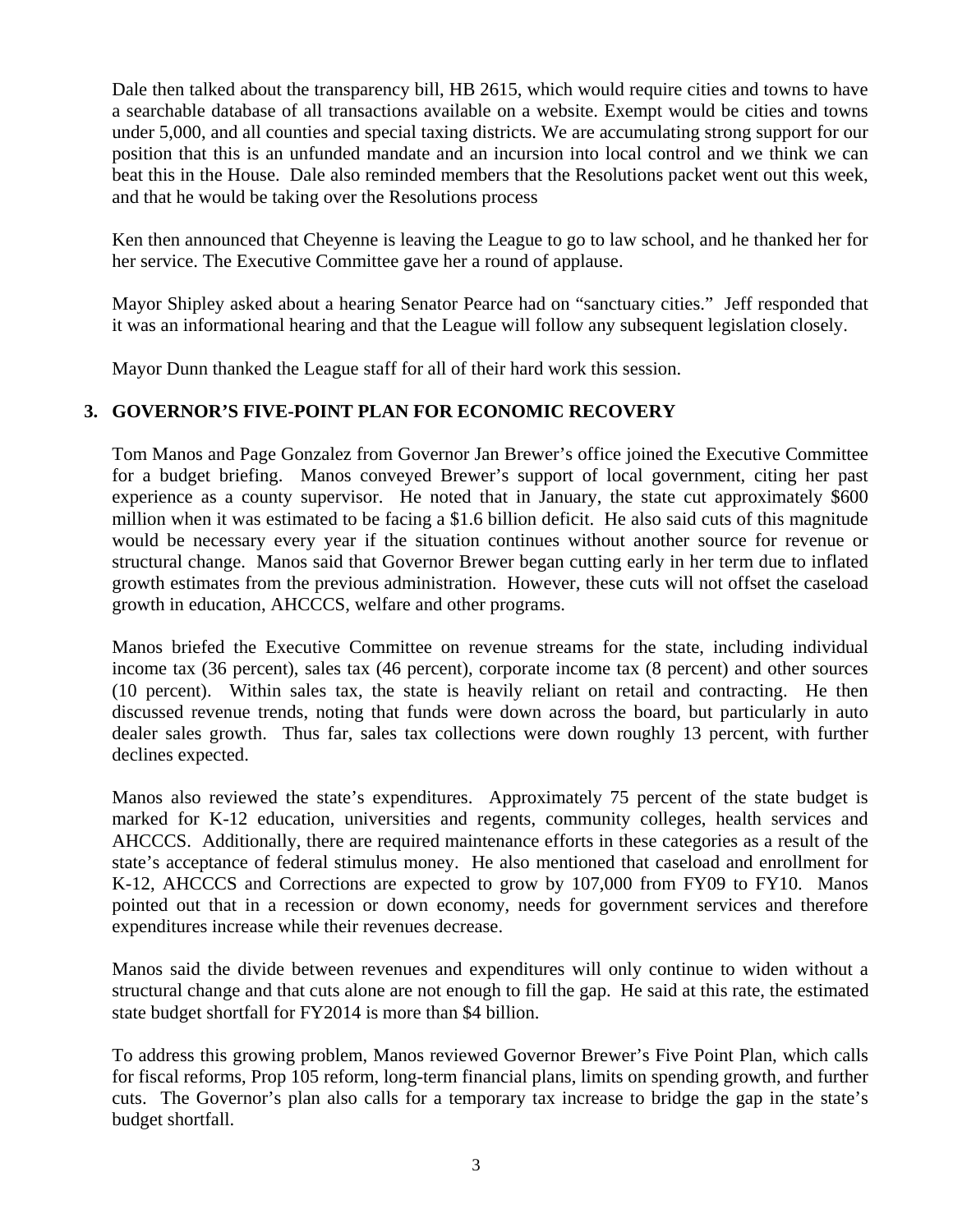Mayor Cavanaugh asked Manos if there was a way to include a provision in the temporary tax to indicate to voters that this would only be implemented for a defined period of time in these dire conditions, to show that it truly is a last resort and a serious step towards fixing the budget deficit. Manos said they generally planned for a three or four year time frame for the increase and that the measure would be referred to voters to decide. Mayor Dunn also asked if the Governor had decided what sort of tax this would be. Manos said the Governor has not made an official statement, but it would likely be a sales tax as it could be implemented very quickly.

Mayor Dunn also said that the League Executive Committee had not taken a specific stance on solar, but that given Arizona's natural resources it would be beneficial to offer incentives for solar companies to come to Arizona. Manos said the Governor is considering how to make Arizona business incentives more competitive with other states.

Manos said that the Governor's Office regularly meets with legislative leadership and that they generally agree on the budget deficit number and they had made this budget presentation to leadership. Mayor Smith and other members expressed some concern over the proposed tax increase, as it would likely inhibit municipalities from raising their own sales tax rates. Mayor Shipley also said an increase in sales tax could disproportionately hurt those in low income areas. Manos said that if there was away around this, the Governor's Office would take it. He said this is the lesser of several bad options and though they don't like the idea of a tax increase, they are working to find a balance between the harm that's caused by this revenue increase and the harm that's caused by further cuts. Mayor Loomis asked what kind of polling the Governor's Office had done in regards to a tax increase, and Manos said the sales tax was polling at over 50 percent. Mayor Lopez Rogers asked if the Governor had considered increasing the sales tax base and Manos said it has been considered but it does not seem to have much acceptance. Councilmember Baier thanked Manos for meeting with the Executive Committee and inquired regarding the timing of the measure. He said if the issue was referred, the earliest it could be on the ballot is this fall in order to have an increase before holiday spending.

President Dunn and the Executive Committee thanked Manos for meeting with League members. He also mentioned that mayors' support of this measure could depend on whether cities and towns' traditional share would play a factor as well as what happens with impact fees. After some further discussion with the committee, President Dunn thanked Tom and Page for making the presentation and commended the Governor for her leadership in this difficult time.

## **4. 2009 CONFERENCE UPDATE**

President Dunn recognized Matt Lore to give an update on the upcoming 2009 League Conference, which is scheduled to be held in Oro Valley September 1-4.

Matt updated the Executive Committee on preparations for the conference. He recognized and thanked those Executive Committee members who participated in a brainstorming/planning session for the conference: President Boyd Dunn of Chandler, Treasurer Larry Nelson of Yuma, conference host Mayor Paul Loomis of Oro Valley, Marie Lopez Rogers of Avondale, Monica Badillo of Hayden, and Harvey Skoog of Prescott Valley.

Matt then briefly overviewed the conference program and stated that the general structure is consistent with past years with over 20 concurrent sessions and some great keynote speakers. He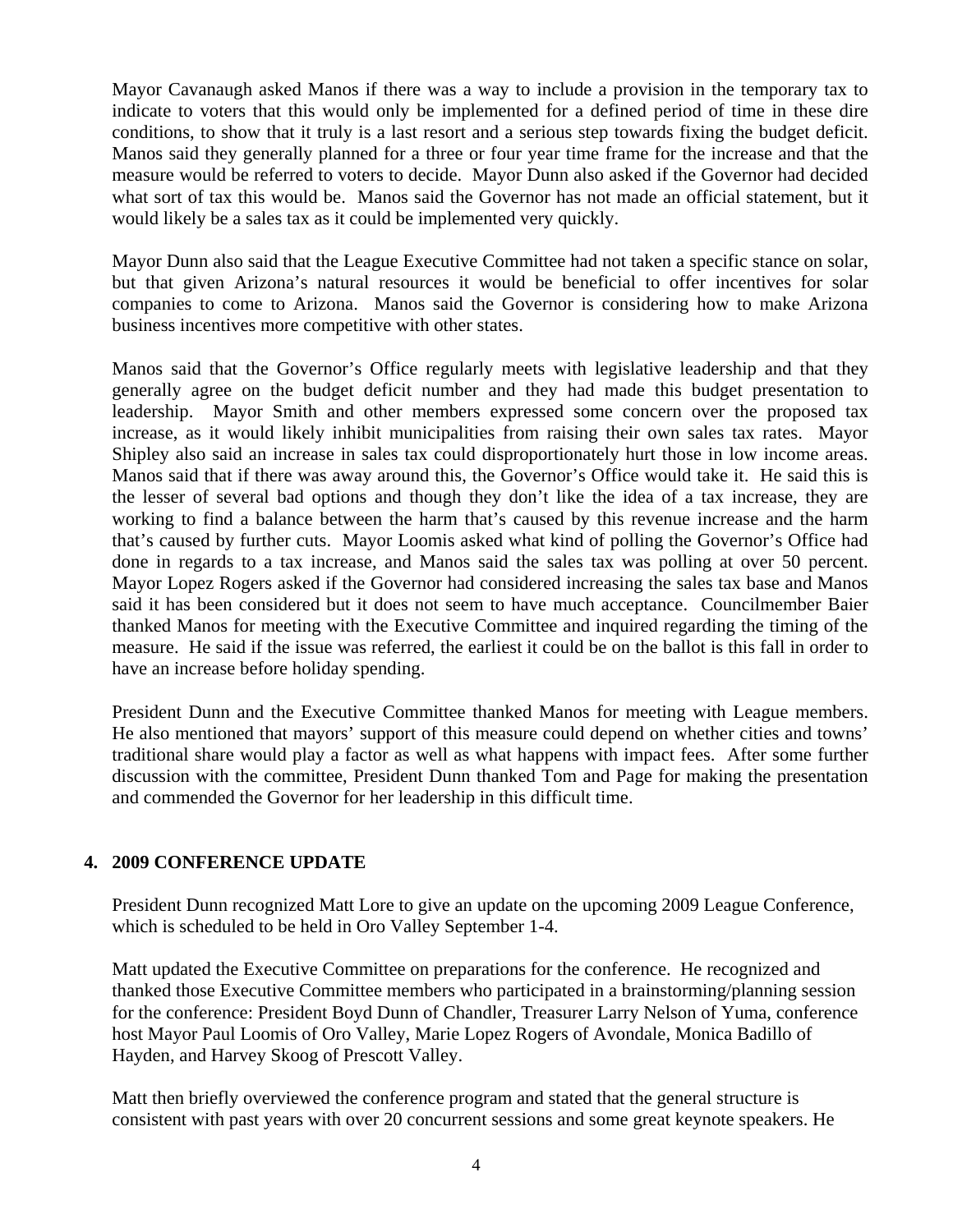stated that at present time registrations were coming in at a good pace, but that it could be lower this year because of the economy.

# **5. LEAGUE BUDGET FOR 2009-2010**

President Dunn requested that Ken Strobeck update the Executive Committee on the proposed League budget for July 1, 2009 to June 30, 2010. Ken noted that the committee received a copy of a short narrative on the budget, as well a detailed breakdown of expected revenues and expenditures. He also said the committee previously agreed to freeze League dues and that there would be no population or inflation increases for 2009-10. He said members would notice a largely decreased estimate for revenues from the Local Government Directory, as it is moving to an online format and will just be printed once a year in January. Ken also pointed out the special assessment for legal fees in the revenues section to note that nearly all cities and towns had remitted payment to the League. Ken thanked the Executive Committee for the response and assistance from members for this unexpected expense to the League. On the expenditure side, Ken said that there would be a slight increase in the benefits, due to the rising cost of healthcare. However, he also there have been major reductions in printing and shipping, due to the directory and other publications going to an online format. He noted that the League runs a very tight budget and that there would be no increase in staff or staff salaries. Ken thanked the committee for their support and for their dues.

President Dunn thanked League staff for their work and said the League's services and dedication are an enormous benefit to members. He also noted the staff attorney position has not been filled, but that the League would likely utilize outside law firms for future issues so this position will remain unfilled.

Mayor Nelson motioned to approve the 2009-10 budget and Mayor Loomis seconded the motion. It carried unanimously.

## **6. RECOGNITION OF OUTGOING EXECUTIVE COMMITTEE MEMBER**

President Dunn recognized that Mayor Steve Berman will be leaving the Executive Committee. He requested a resolution of appreciation for Mayor Berman for his service to the League and his regional leadership. Mayor Berman served on the League Executive Committee from 2004-2009 and served the Town of Gilbert for 13 years, with three years on the council and 10 years as mayor. Mayor Rivera moved to approve the resolution for Mayor Berman. Mayor Lopez seconded the motion and it carried.

## **7. CONSIDERATION OF RESOLUTION OPPOSING CHANGES TO THE FEDERAL CLEAN WATER ACT**

President Dunn called on Mayor Larry Nelson to update the members on this proposed resolution. Mayor Nelson said the changes to the Federal Clean Water Act as presented are very serious and devastating to communities in Arizona. Mayor Loomis asked about the timing of this issue and Mayor Nelson said it may come up before the Resolutions Committee meeting. Accordingly, Mayor Dunn mentioned that if it passes, he would write a letter on behalf of the committee to send with the League Resolution. Mayor Lopez Rogers elected to abstain until she is able to meet with her council for a resolution. Mayor Loomis motioned that the resolution be approved. Mayor Skoog seconded the motion and it carried.